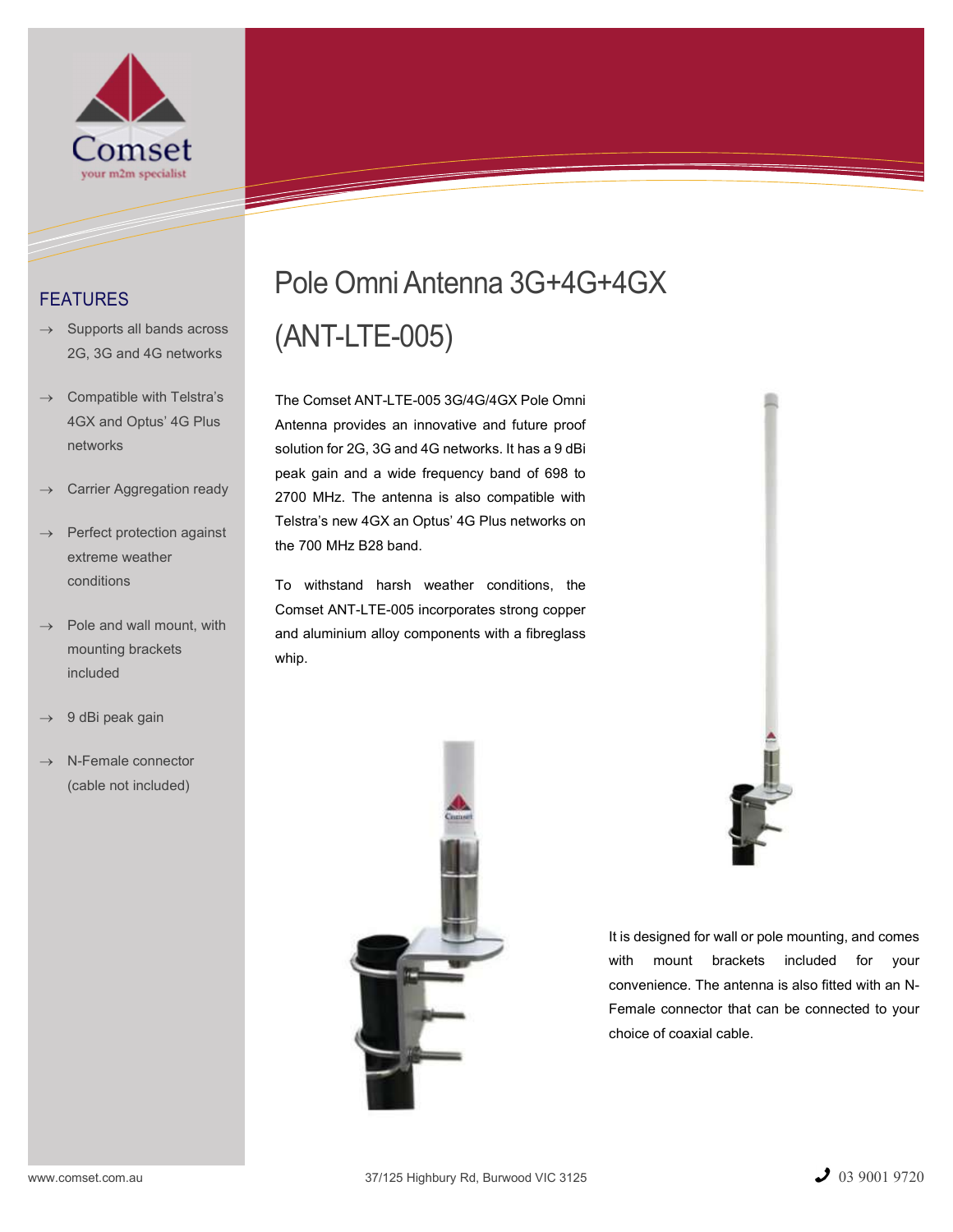

## **Specifications**

## MODEL

ANT-LTE-005

## ELECTRICAL DATA

#### Frequency

698 MHz to 2700 MHz

#### Operational Bands

2G, 3G, 4G, 4GX

## Gain

- 4.5 dBi @ 700 MHz
- 4.5 dBi @ 850 MHz
- 5.0 dBi @ 900 MHz
- 6.0 dBi @ 1800 MHz
- 8.0 dBi @ 2100 MHz
- 9.0 dBi @ 2600 MHz

## Polarisation

## Vertical

## Voltage Standing Wave Ratio

 $\bullet \quad < 2$ 

## NETWORK COMPATIBILITY

## Horizontal Beamwidth

## • 360°

## Vertical Beamwidth

 $• 15°$ 

## Lightning Protection

• Direct Ground

## Impedance

 $\bullet$  50  $\Omega$ 

## Max Input Power

 $-100 W$ 

#### Radiation Omni

## MECHANICAL DATA

## Material

- Fibreglass
- Copper
- Aluminium alloy

#### Colour

#### • White

#### Dimension

Ø20 mm x 640 mm

#### Weight

 $-0.35$  kg

## Working Temperature

 $-50 °C$  to  $+80 °C$ 

## MOUNTING DATA

## Fixing

- Wall mount
- Mast mount

#### Mounting Bracket

- Included
- Hold Pole Diameter
- $\bullet$   $\emptyset$ 25 Ø40 mm

## Cable

• Not included

## **Connector**

N-Female

| <b>Carrier</b>  | <b>Frequency (MHz)</b> | <b>Band</b> | Gain (dBi) | Compatible? |
|-----------------|------------------------|-------------|------------|-------------|
| Telstra (4GX)   | 700                    | 28          | 4.5        |             |
| Telstra 4G      | 1800                   | 3           | 6.0        |             |
| Telstra 4G      | 2100                   |             | 8.0        | $\sqrt{}$   |
| Telstra 4G      | 2600                   |             | 9.0        |             |
| Optus (4G Plus) | 700                    | 28          | 4.5        |             |
| Optus 4G        | 900                    | 8           | 5.0        |             |
| Optus 4G        | 1800                   | 3           | 6.0        |             |
| Optus 4G        | 2300                   | 40          | 8.0        |             |
| Optus 4G        | 2600                   |             | 9.0        |             |
| Vodafone (4G+)  | 850                    | 5           | 4.5        |             |
| Vodafone 4G     | 900                    | 8           | 5.0        |             |
| Vodafone 4G     | 1800                   | 3           | 6.0        |             |
| Vodafone 4G     | 2100                   |             | 8.0        |             |
| TPG 4G          | 700                    | 28          | 4.5        |             |
| TPG 4G          | 2600                   |             | 9.0        |             |
| NBN Co          | 2300                   | 40          | 8.0        | √           |